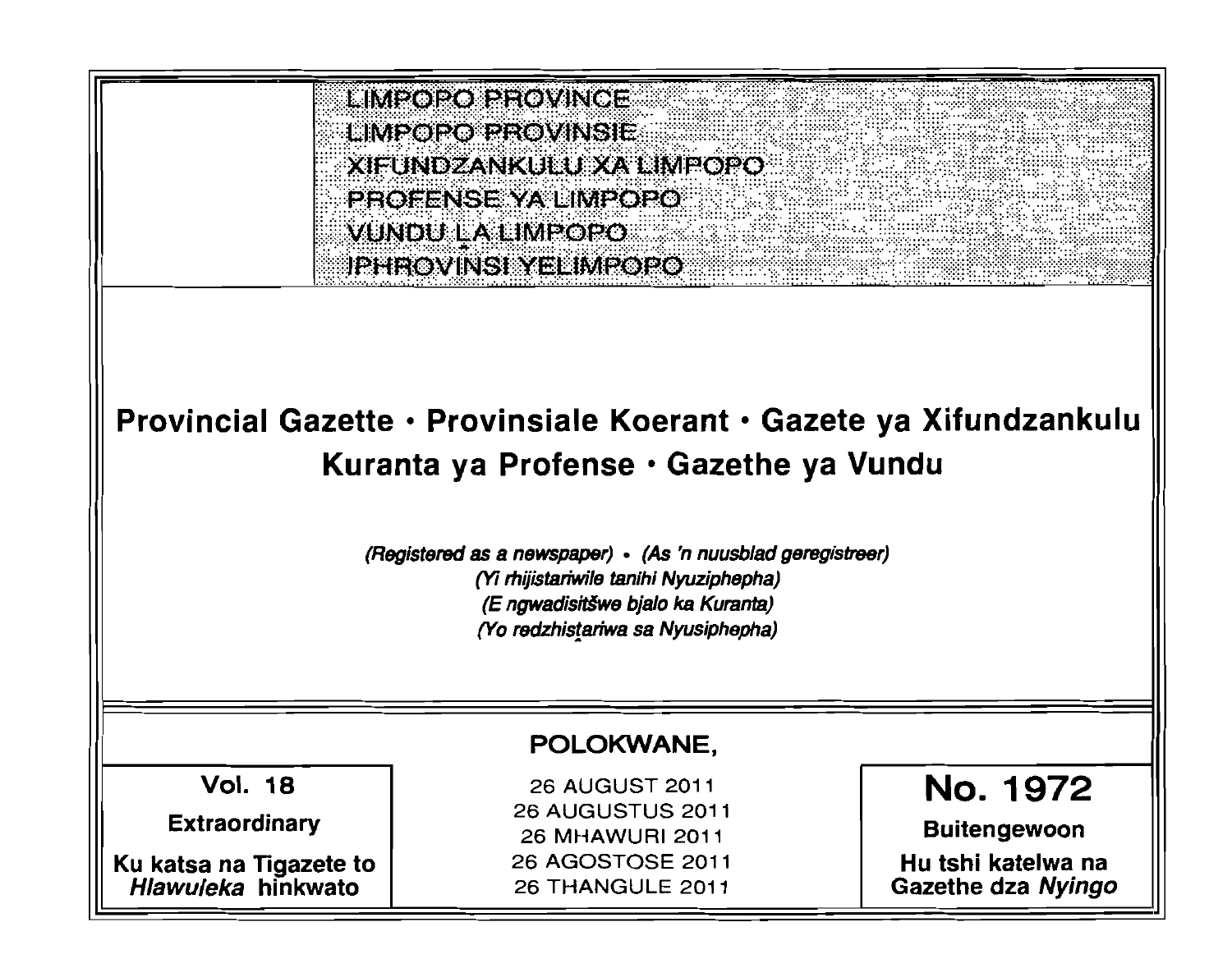#### **IMPORTANT NOTICE**

**The Government Printing Works will not be held responsible for faxed documents not received due to errors on the fax machine or faxes received which are unclear or incomplete. Please be advised that an "OK" slip, received from a fax machine, will not be accepted as proof that documents were received by the GPW for printing. If documents are faxed to the GPW it will be the sender's responsibility to phone and confirm that the documents were received in good order.** 

**Furthermore the Government Printing Works will also not be held responsible for cancellations and amendments which have not been done on original documents received from clients.** 

### **CONTENTS • INHOUD**

| No. |                                                                                                               | Page<br>No. | Gazette<br>No. |
|-----|---------------------------------------------------------------------------------------------------------------|-------------|----------------|
|     | <b>GENERAL NOTICES</b>                                                                                        |             |                |
| 245 | Local Government: Municipal Structures Act (117/1998): By-election in Ward 31, Mogalakwena Local Municipality | з           | 1972           |
|     |                                                                                                               | 4           | 1972           |
| 247 |                                                                                                               | 5           | 1972           |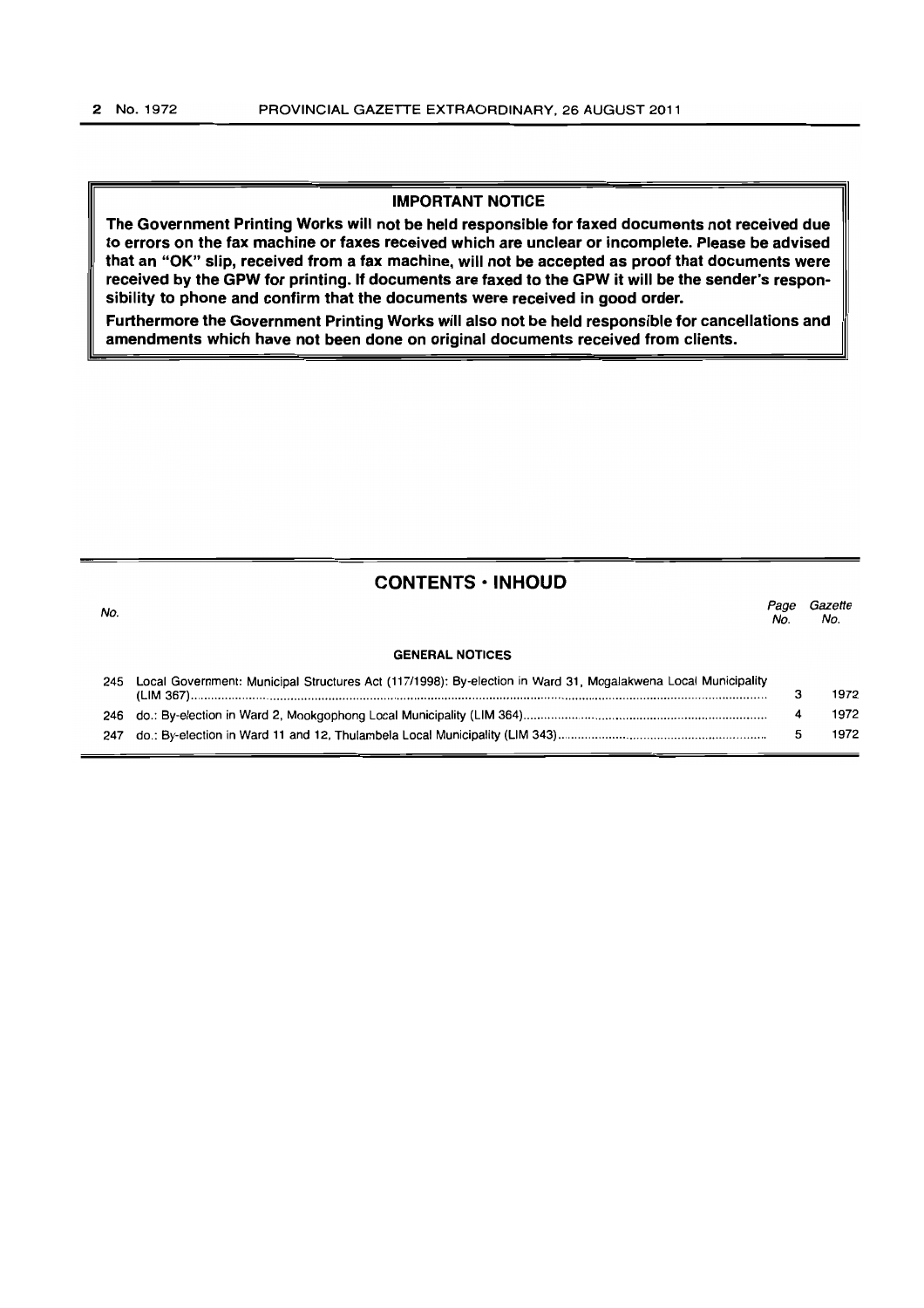# GENERAL NOTICE

### NOTICE 245 OF 2011



#### LIMPOPO PROVINCIAL GOVERNMENT REPUBUC OF SOUTH AFRICA.

DEDAPTMENT OF CO-OPERATIVE GOVERNANCE, HUMAN SETTLEMENTS & TRADITIONAL AFFAIRS

# LIMPOPO PROVINCIAL GOVERNMENT

NOTICE IN TERMS OF SECTION 25 (4) OF THE LOCAL GOVERNMENT: MUNICIPAL STRUCTURES ACT, 1998 (ACT NO 117 OF 1998 AS AMENDED)

BY-ELECTION IN WARD 31 OF MOGALAKWENA LOCAL MUNICIPALITY (LIM 367)

I, Molapi Soviet Lekganyane, Member of the Executive Council responsible for Co- Operative Governance, Human Settlement & Traditional Affairs in Limpopo Province, by the powers vested in me in terms of section 25 (4) of Local Government: Municipal Structures Act ,1998 ( Act 117 of 1998 as amended), do hereby call for By- elections in Ward 31 of Mogalakwena Local Municipality. I hereby set the date for the By-elections to be the 5<sup>th</sup> October 2011.

WOLAPI SOVIET LEKGANYANE

MEC FOR CO- OPERATIVE GOVERNANCE HUMAN SETTLEMENT & TRADITIONAL AFFAIRS

e skrivarske postal i Kanton (d. 1992), koj kontrolovitet i port 20 Rabe Street, POLOKW ANE, 0700, Private Bag X9485, POLOKW ANE, 0700 Tel: (015) 284 5000, Fax (015) 2931520, Website: www.llmpopo.coghsta.gov.za

The heartland of Southern Africa - development is about peoplel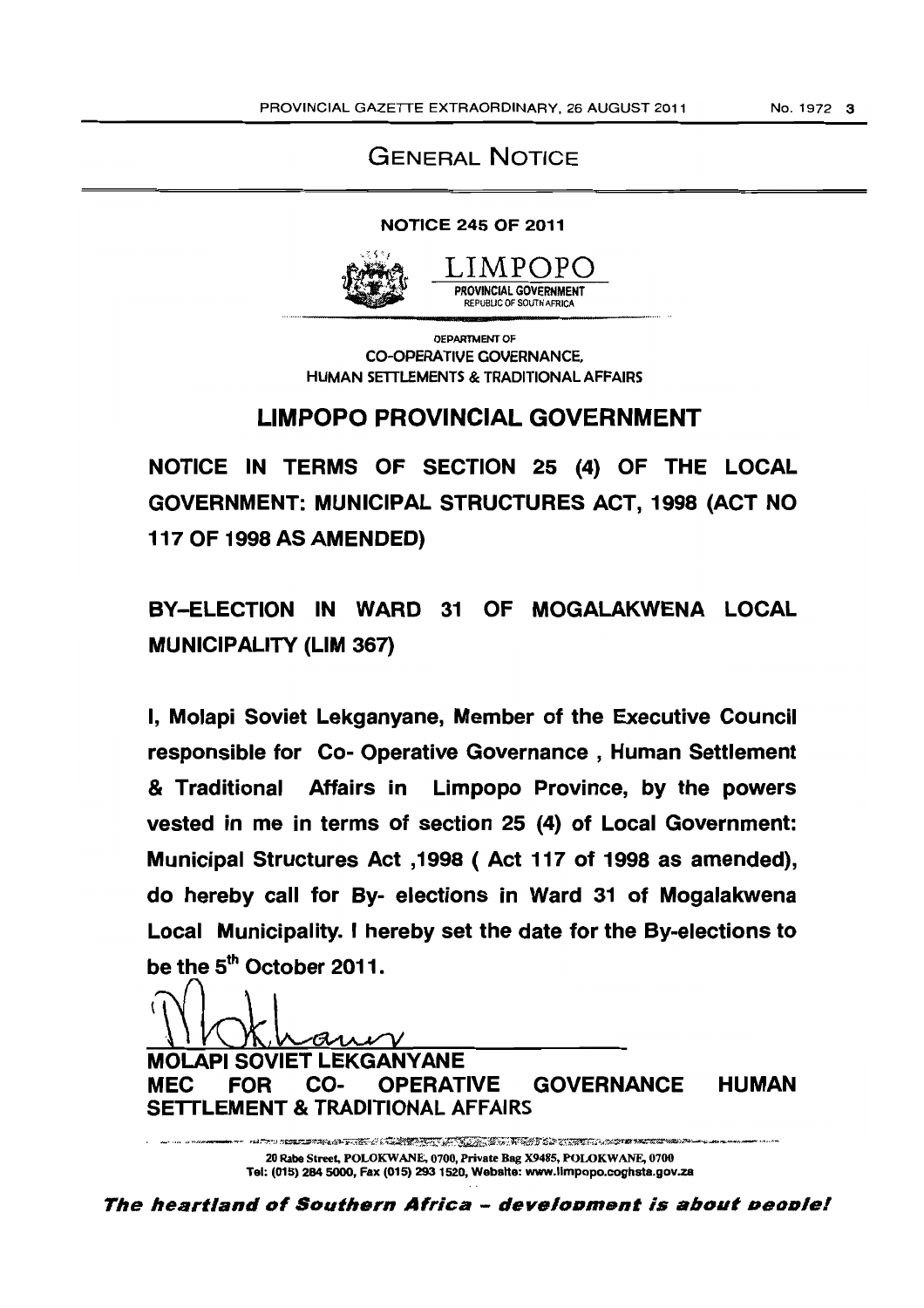#### NOTICE 246 OF 2011



DEPARTMENT OF CO-OPERATIVE GOVERNANCE, HUMAN SETTLEMENTS & TRADITIONAL AFFAIRS

## LIMPOPO PROVINCIAL GOVERNMENT

NOTICE IN TERMS OF SECTION 25 (4) OF THE LOCAL GOVERNMENT: MUNICIPAL STRUCTURES ACT, 1998 (ACT NO 117 OF 1998 AS AMENDED)

BY-ELECTION IN WARD 02 OF MOOKGOPHONG LOCAL MUNICIPALITY (LIM 364)

I, Molapi Soviet Lekganyane, Member of the Executive Council responsible for Co- Operative Governance, Human Settlement & Traditional Affairs in Limpopo Province, by the powers vested in me in terms of section 25 (4) of Local Government: Municipal Structures Act ,1998 ( Act 117 of 1998 as amended), do hereby call for By- elections in Wards 02 of Mookgophong Local Municipality. I hereby set the date for the By-elections to be the 5<sup>th</sup> October 2011.

aniv

MOLAPI SOVIET LEKGANYANE MEC FOR CO- OPERATIVE GOVERNANCE HUMAN SETTLEMENT & TRADITIONAL AFFAIRS

> un der der Statten bestättig gegen der Statten und der Statten der Statten und der Statten der Statten der Sta<br>Statten der Statten der Statten der Statten der Statten der Statten der Statten der Statten der Statten der St 20 Rabe Street, POLOKWANE, 0700, Private Bag X9485, POLOKWANE, 0700 Tel: (015) 284 5000, Fax (015) 293 1520, Website: www.llmpopo.coghsta.gov.za

The heartland of Southern Africa - development is about people!